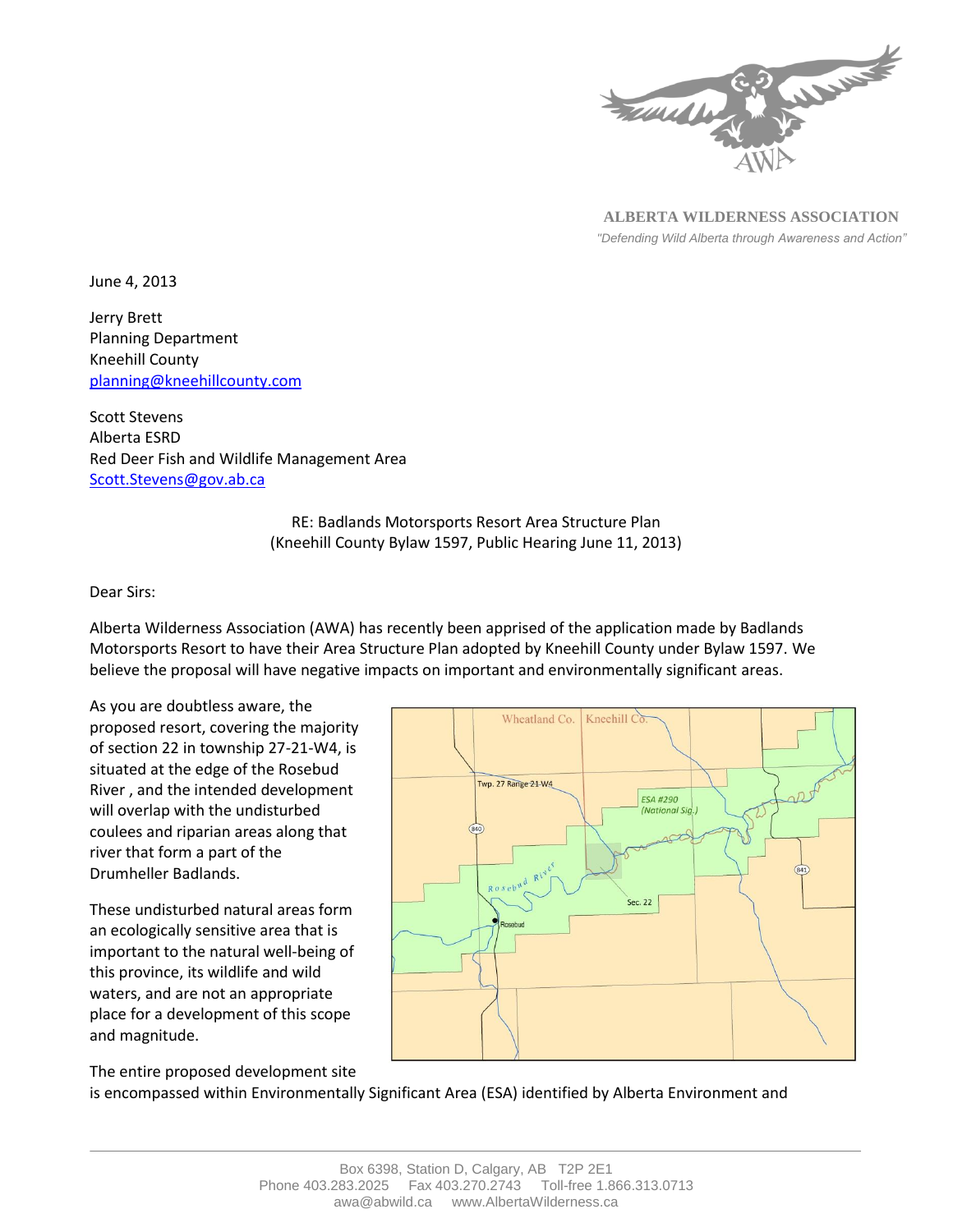Sustainable Resource Development (AESRD) as #290, an ESA of *National* significance (see map, above). The aforementioned coulees and riparian areas, furthermore, also overlap with the ESA identified as "*Rosebud River*" by Summit Environmental Consultants in their *Kneehill County Environmentally Significant Areas Report* of March 23, 2010, found on the Kneehill County website (see, e.g.: p.68).

Kneehill County's *Integrated Community Sustainability Plan (2011-2015)* refers to this report in its Goal D, which is to "Preserve and Promote the County's Natural, Cultural and Heritage assets." The plan goes on to expand on this goal by affirming that the report "provides a baseline for identification and preservation."

With that in mind, we note the following value statements from that report:

**Conserving significant areas within the County is essential** to protect the overall biodiversity, natural ecosystem functions (e.g. hydrological function), rare and unique geological or physiographic features, wildlife movement corridors, and public values. **(emphasis added)**

And, regarding the coulees along the Rosebud River:

These areas have significant natural, historical and recreational value.

On the ESA fact sheet for the Rosebud River, on p.69 of the Summit report, the ESA is listed as having a significance of ESA-1 (Very high) and ESA-2 (High) out of a 5-point scale. Under the management objectives, we then find the following recommendations:

In order to meet the environmental objectives of Kneehill County and work towards the Government of Alberta's recently adopted Land-Use Framework, planners should set the management goals to preserve the most significant ESAs (ESA-1 and -2) and limit disturbance to or improve less significant ones (ESA-3 and -4). Management objectives for each ESA are outlined below.

## **Generally, development within an ESA-1 or -2 should be avoided or minimized. (emphasis added)**

The specific recommendation for an ESA graded ESA-1 reads:

Generally, ESA-1 is considered pristine in its existing state, meeting several of the ESA criteria and with low levels of disturbance. **Kneehill County should try to avoid or minimize development (including** grazing, cropping, land clearing, oil and gas exploration and development, **intensive recreational use**, etc.) **in these areas**. **(emphasis added)**

Finally, on p.92, recommendations related to "coulees and badlands" read:

Coulees and badlands are unique land features in the Province of Alberta, and there is a large proportion of them within the Kneehill County region. In addition to limiting cattle access, controlling weeds, and stabilizing or vegetating disturbed soils with native vegetation, some special management considerations for coulees and badlands include the following:

- Direct development of permanent structures away from valley edges, protrusions and escarpments (Kneehill County 2005); and,
- Ensure land uses and developments are compatible with contiguous landscapes (e.g. guest ranches and low impact recreation that enable preservation of large areas of land).

AWA does not believe that the proposed motorsports resort plan, as it currently exists, meets any of these guidelines or recommendations. In the area structure plan, we note that less than half (specifically, 47.7